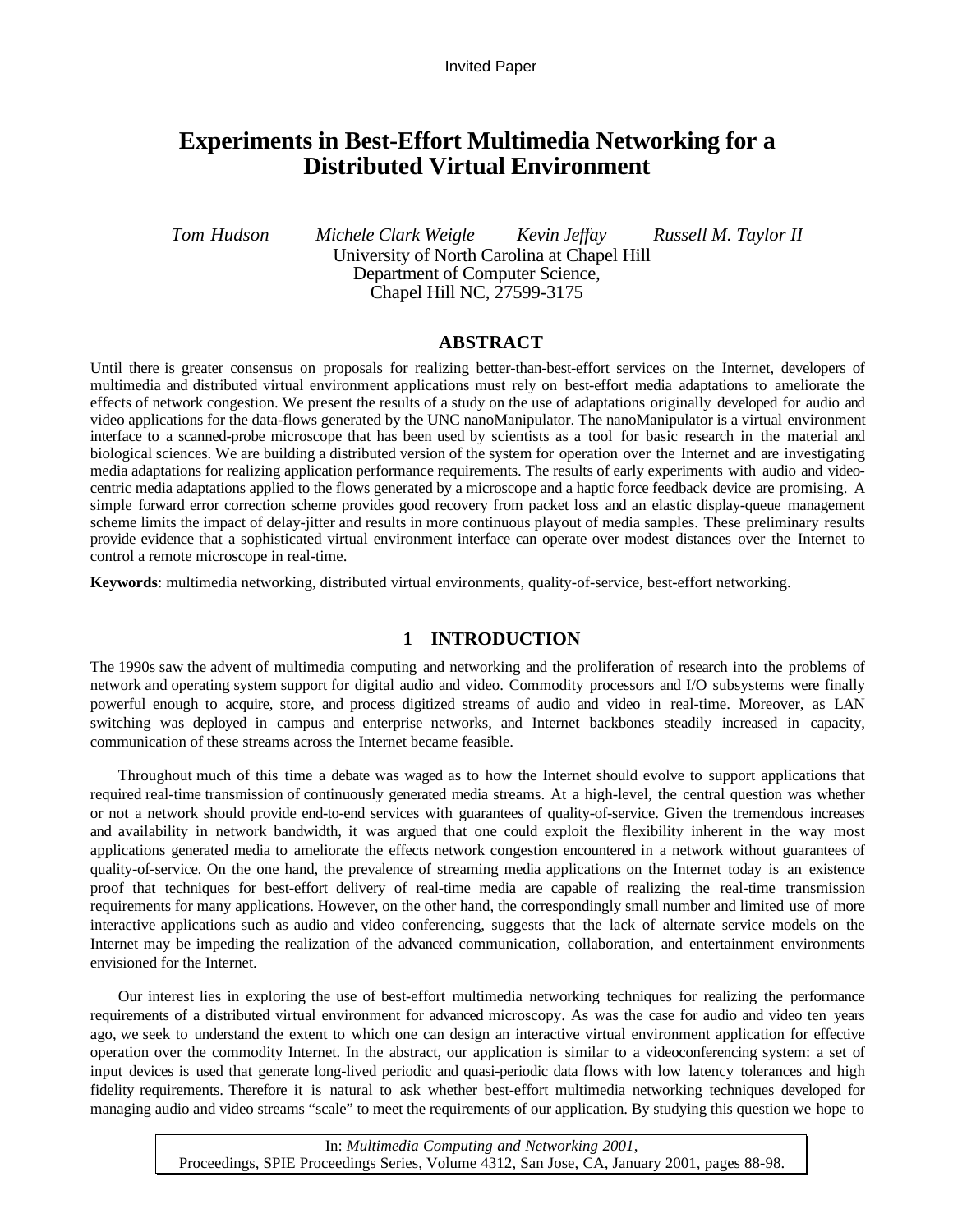shed additional light on the fundamental nature of the requirements (if any) for quality-of-service on the Internet and inform the discussion of design principles for interactive, distributed virtual environments.

In this paper we present the results of some early experiments in adapting an existing virtual environment for operation over the Internet. The system, the UNC nanoManipulator, is a virtual reality interface to a scanned probe microscope (SPM) that allows chemists, biologists, and physicists to "see" the surface of a material sample such as a virus particle or a carbon nanotube at nanometer scale, and "feel" the properties of the surface through the use of force-feedback. This is accomplished by integrating an SPM with high-performance 3D graphics and a tracking/force-feedback haptic device. This system has been in use at UNC by local scientists for a number of years and has enabled new scientific investigations that were otherwise not possible to be conceived and performed. We are currently investigating the distribution of system components (*e.g.*, the microscope and the haptic display) across the Internet. This distribution enables remote operation of the system and the sharing of potentially expensive components between research groups. In addition, distribution admits the possibility of modifying the system to support collaborative experimentation between multiple non-co-located users.

As currently designed, the nanoManipulator assumes the presence of reliable, dedicated communication channels between system components. To operate over the Internet the system must be modified to deal with the common IP network pathologies of high delay, delay-jitter, packet loss, out-of-order arrivals, and duplicate arrivals. All but the first two problems can be solved by the use of a reliable, in-order transport protocol such as TCP, however, TCP does not allow an application to control either transmission delay or transmission rate and hence is less than desirable. We have developed an application-level transport protocol for the nanoManipulator system to deal with the problems of loss, delay and delay-jitter. Our approach is to use well-understood media adaptations developed for audio and video flows and apply these adaptations to the flows generated by the nanoManipulator. These include the data that is streamed from the microscope to the display processing engine and the tracking data of the user's current hand position that is transmitted from the haptic device to the microscope. Specifically, we investigate the use of forward error correction for ameliorating the effects of packet loss and an elastic display-queue management algorithm for smoothing delay-jitter. We have performed a number of experiments operating the modified nanoManipulator system in a controlled network environment where the contention for network resources can be closely controlled. We find that when combined with delay-amelioration techniques developed for other teleoperation and distributed virtual environment systems, we find that these best-effort data management and transmission techniques can be effective for realizing the real-time throughput and latency requirements of the nanoManipulator.

The remainder of this paper is organized as follows. Section 2 describes the nanoManipulator system is greater detail and presents its requirements for real-time media transmission. Section 3 reviews the multimedia networking problem for audio and video applications and reviews the relevant literature in best-effort multimedia networking. Section 4 discusses the modifications to the nanoManipulator system we made in order to enable its operation over the Internet and the specific media adaptations we developed. Section 5 describes our experimental setup and results. We conclude in Section 6 with a discussion of the efficacy of existing best-effort techniques for distributed virtual environments.

## **2 A DISTRIBTED VIRTUAL ENVIRONMENT: THE UNC NANOMANIPULATOR**

Scanned-probe microscopes, such as the atomic-force microscope (AFM), allow the investigation and manipulation of surfaces down to the atomic scale. An AFM is capable of positioning a tip very precisely (*x*, *y* positions within a fraction of an atomic diameter) over a surface in a wide variety of environments, including ambient, ultrahigh vacuum, and under water. It is capable of resolving individual atoms on crystalline surfaces, and molecules, proteins and viruses under physiological conditions. The AFM tip can provide quantitative data on a wide range of sample features including the surface topography, friction, adhesion, temperature, compliance, *etc*. Most important, the surface can be modified through the deposition of material or through mechanical tip/sample interaction by machining the surface or manipulating surfacebound objects.

An SPM generates a three-dimensional dataset measuring the height of a surface (*z*) over a two-dimensional region (*x* and *y*). Traditional SPM interfaces only display this data in two dimensions — a rectangular area whose color at a point indicates the height of the surface at the corresponding point. However, three-dimensional display has long been used as a post-process to help scientists understand their data after they have completed the experiment. By displaying the data from the microscope three-dimensionally as the experiment is in progress, scientists have a better grasp of the experiment as it happens and are able to change their plans to suit their observations.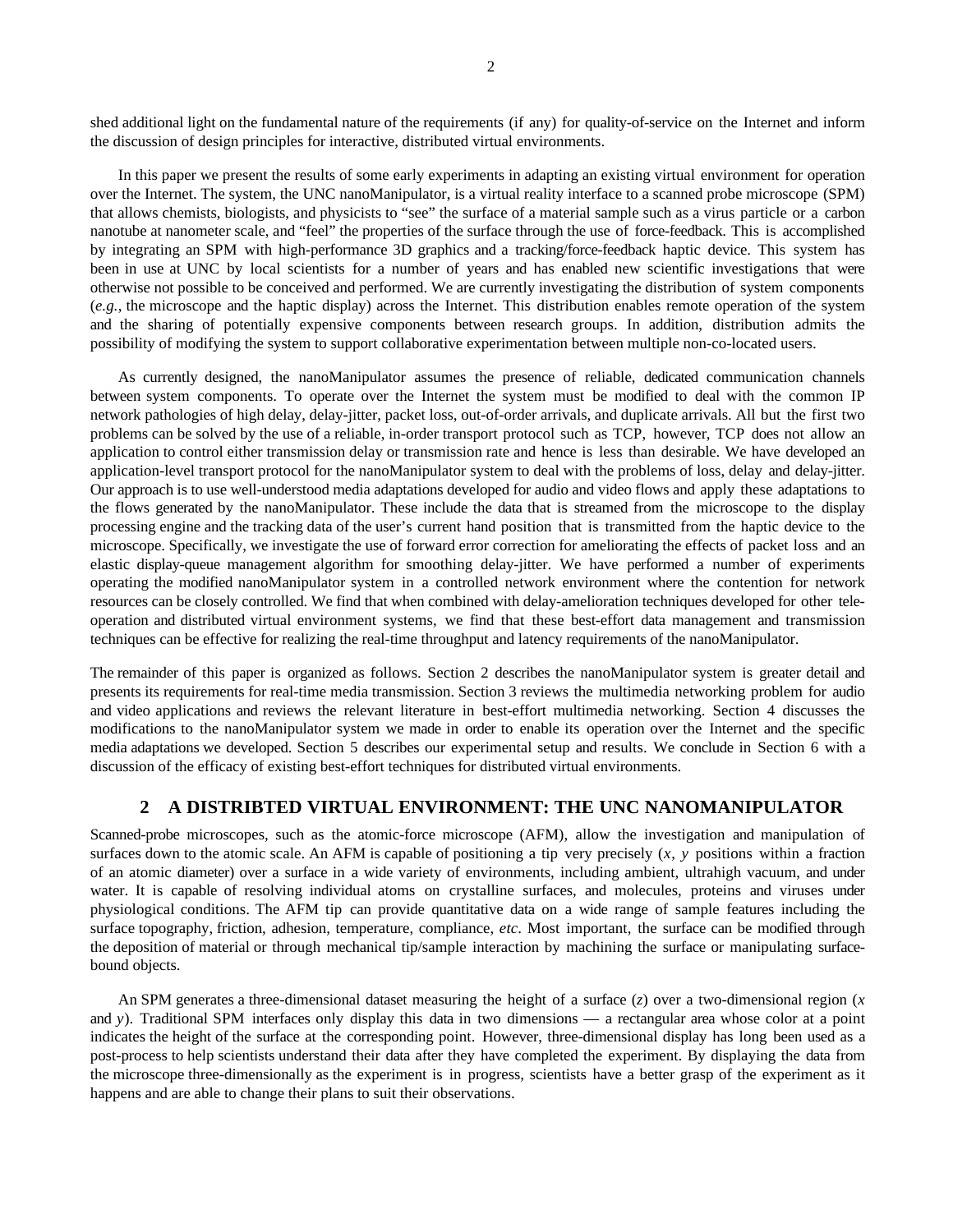

**Figure 1:** The nanoManiplator interface (showing stereo, headtracked shutter glasses, and a haptic, force-feedback pointing device).

The nanoManipulator integrates three-dimensional graphics and force feedback to give a virtual environment interface to SPMs. Force feedback is used to convey information about the surface (*e.g*., topography, compliance, *etc*.) to the user in a tactile form. A force feedback device measures the position and orientation of a stylus held by the user a thousand times per second. Given a geometric model of the surface, the system computes the force that should be felt by the user at the measured position, and uses motors to display that force to the user by mechanically pushing on (moving) the stylus. Force feedback devices are used to control remote manipulators such as robot arms handling dangerous materials or working in inaccessible locations. We use force feedback devices to control manipulators that are remote in scale instead of in distance. In our case the probe tip of an SPM is only a few microns across and can be felt and made to respond as if it were a pen in the user's hand.

The nanoManipulator gives the scientist virtual telepresence on the surface, scaled by a factor of a million to one, blowing a virus up to the size of an apple, or a strand of DNA up to the size of a piece of spaghetti. A stereo display (usually combined with head tracking) presents the 3D surface floating in space within arm's reach. The hand-tracking and force-feedback device allows the scientist to actually feel surface contours and to manipulate objects on the surface, such as the tobacco-mosaic virus (TMV) particles in Figure 1. This direct, natural interface to SPMs has enabled new forms of experimentation that augment and amplify human cognition, has revealed new results from existing data sets, and has allowed new and fruitful experiments that could not be performed otherwise. The nanoManipulator is a production system that has been used by chemists, biochemists, physicists and gene therapists, who at times flew across the country to use the system. They have investigated the mechanical properties of TMV and adenovirus (a vector for gene therapy), manipulated a 20nm colloidal gold particle into a thin gap formed in a wire, broken and repaired tiny nano-wires, and studied the mechanical and electrical properties of carbon nanotubes.

The nanoManipulator application has two basic modes of operation: scanning and point mode. Scanning is used to provide a single, consistent representation of the topography of the entire surface that is rendered with three-dimensional graphics and displayed to the user. In scanning mode, the microscope probe moves across the surface in a raster pattern at a constant speed, taking quick measurements of surface height and other datasets at regular intervals. Scanning is the standard mode in which SPMs operate when imaging a surface. The nanoManipulator augments the standard SPM by allowing manipulation of the surface. In point mode, the user's hand is coupled to the position of the microscope's tip through the haptic force feedback device. The nanoManipulator tracks the user's hand and tells the microscope to move its tip to a specific point corresponding to the user's current position on the virtual surface. When the tip arrives, it responds with measurements of the sample at that point. The nanoManipulator also has limited robotic capabilities. For example, the tip can be commanded to move along a path on the surface. While this command is executed, the control loop between the application and the tip does not need to be closed across the network.

The current standard deployment of the nanoManipulator couples a Windows NT workstation with modern 3D graphics card and a force-feedback controller (a SensAble Devices, Inc. PHANTOM) via a dedicated, switched Ethernet LAN. (More advanced versions of the system use a graphics supercomputer such as the UNC PixelFlow machine or high-end SGI.) The dedicated network is used by the graphics computer to send and receive SPM data and commands and position/force descriptions. The nanoManipulator application is implemented as three processes running on two NT workstations as illustrated in Figure 2. One machine is directly connected to the SPM and uses a vendor-supplied DSP card and software to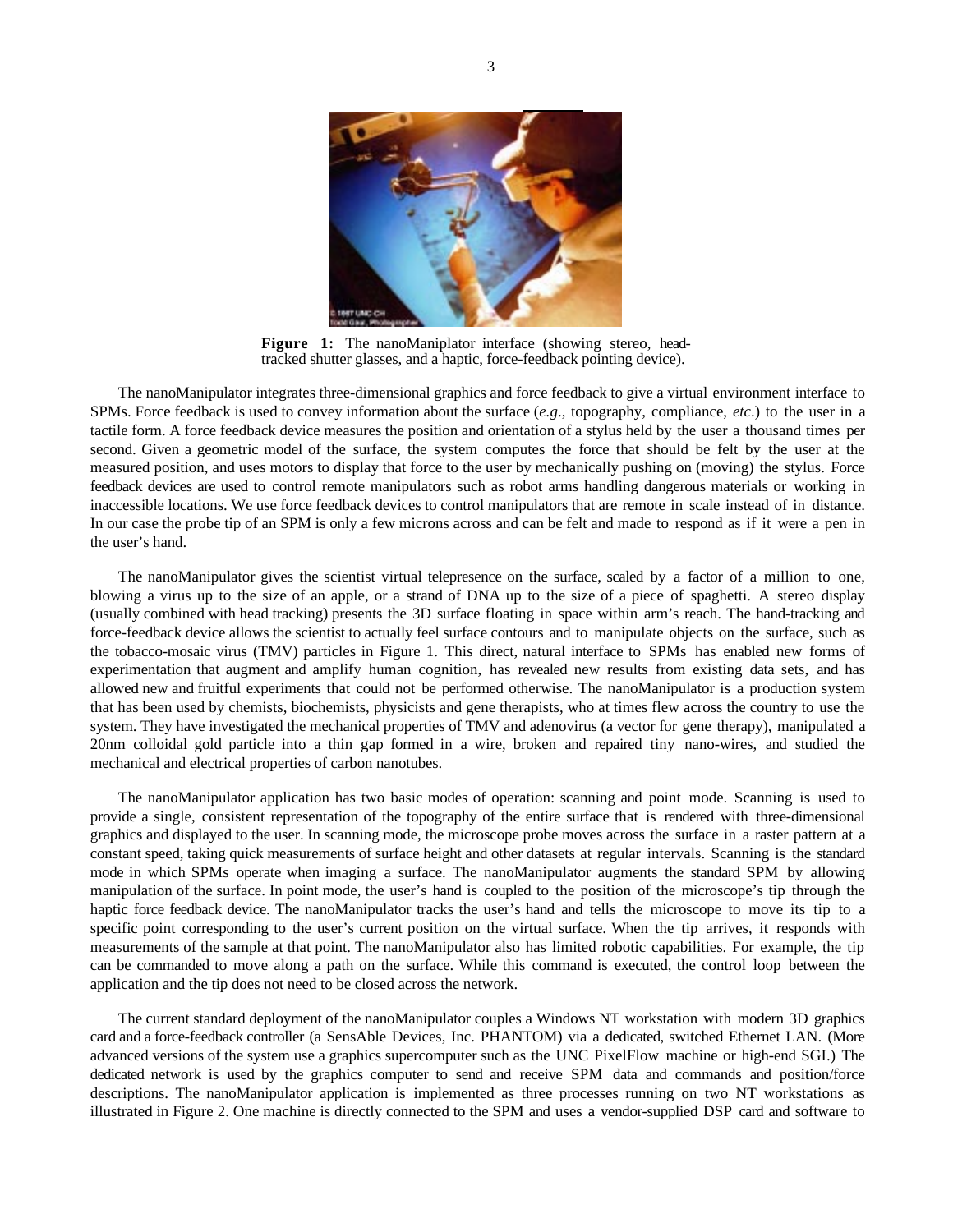

**Figure 2:** NanoManipulator high-level system structure.

interface with the SPM. The other machine is a two-processor machine with one CPU devoted to a hard-real-time process controlling the PHANTOM force-feedback device. The other CPU runs the main nanoManipulator application, including graphics, user interface, and network communications. Depending on the use of the system, other interface devices and scientific instruments may be attached, including the Magellan six degree of freedom input puck.

The real-time processing and communications requirements of the nanoManipulator system depend on the mode of operation of the system. When the system is in scan mode, the microscope controller sends data asynchronously to the graphics display as the tip rasters across the sample surface. This data updates each part of the displayed surface image as the scan data arrives. Because the raster involves a physical interaction, exact sampling rates vary widely with the instrument, the sample, and the sampling conditions (*e.g*., whether the microscope is operating in air or under water), but typical numbers are 300 sixteen byte measurements per second. Each measurement is typically sent in a separate network packet generating a stream requiring approximately 38 kbps of bandwidth.

When the user is in direct control of the tip (point mode), there are no surface geometry updates (though images still need to be displayed from the user's current viewpoint). Instead, the microscope tip follows the trajectory of the user's hand as tracked by the force-feedback device. The surface is scanned at these locations and force feedback tells the user where the surface is and how it is changing. The nanoManipulator tracks the user's hand and tells the microscope to move its tip to a specific point corresponding to the user's current position on the virtual surface. When the tip arrives, it responds with measurements of the sample at that point. If the application is running at a frame rate of 30 Hz, it sends a 28-byte command to the microscope every frame, requiring 16 kbps of bandwidth. The microscope's response is 56 bytes. If the microscope can keep up with commands, it will generate a stream of responses requiring approximately 24 kbps of bandwidth.

In point mode, system latency becomes critical. Virtual reality applications have historically labored under as much as several hundred miliseconds of latency. Although this reduces their effectiveness, they may still be usable [9]. However, when the user is interacting with and controlling physical objects ("teleoperating") latency is much more critical. Teleoperation control loops generally become unstable with less than 100 ms of latency [1] and even at significantly lower levels of latency they may not be useful. Because of microscope and application latencies, there is very little room for network latency. A major focus of our work is reducing or ameliorating network latency so that the application can function in point mode over wide-area networks.

Force feedback systems consist of computer-controlled sensors and motors that sense the current position of the user, compute the force that should be exerted on the user at that position, and use the motors to display the force. Although video systems can run at 30 Hz to present the illusion of continuous motion to the sense of sight, to present the illusion of a continuous, stiff surface to the sense of touch requires 1,000 Hz update rates. With these high update rates, a pen-based system like the PHANTOM can provide a good simulation of a single point probing an arbitrary computer-generated environment.

To compute forces at these high update rates requires a very simple world model. The common solution is to have a complex world model in one process, which given the recent position of the force feedback device computes a simple local model and transmits that to a second real-time process that runs at the required high speed. For devices like the PHANTOM, the plane-and-probe model [6] works well. The coordinates of a plane tangent to the geometric model of the surface is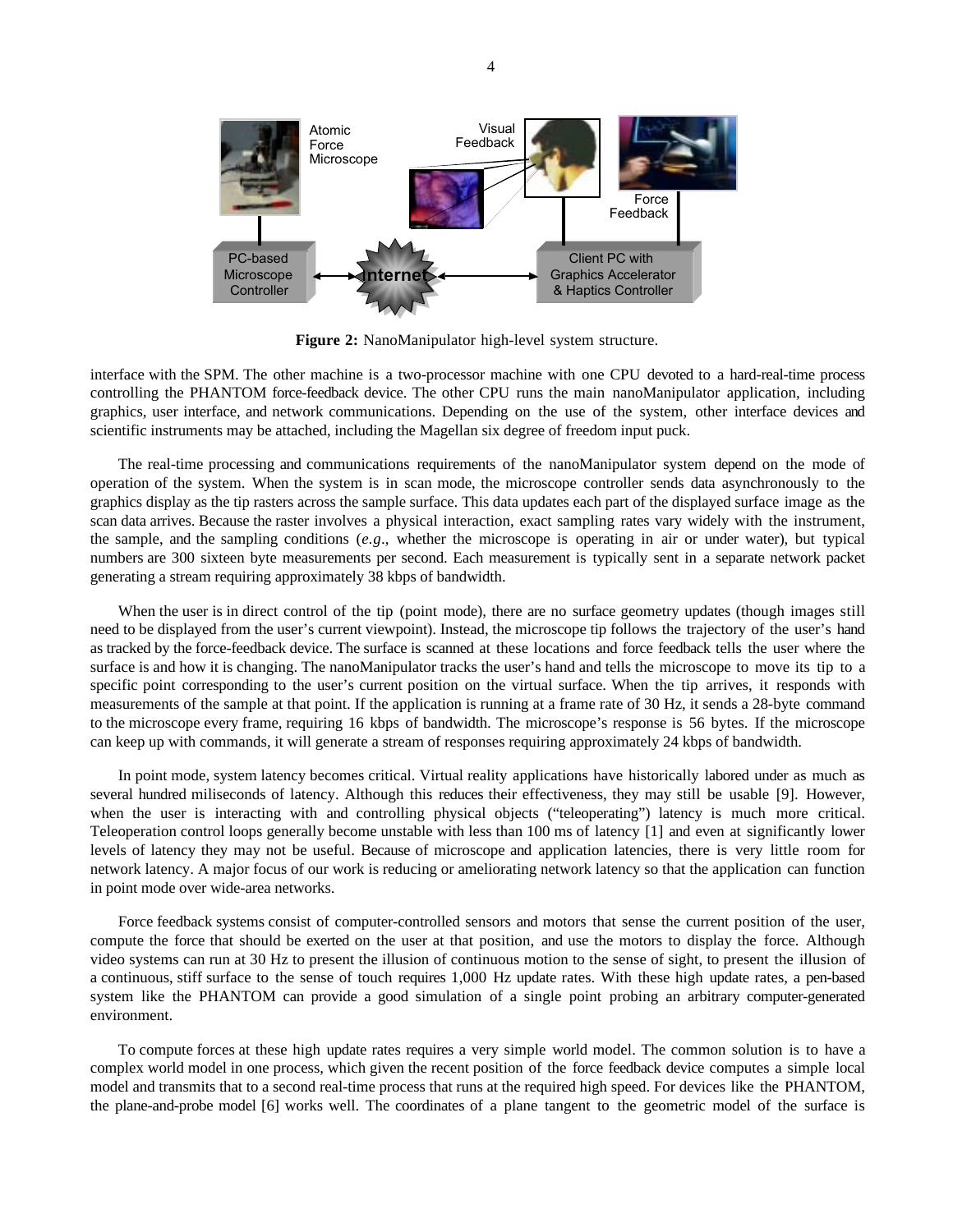transmitted to the haptics controller process at least 20 times per second. This is sufficient to present a convincing image of the computer-generated world. Overall, the graphics process must maintain an image update rate of better than 20 frames/second to keep the illusion of immersion.

# **3 THE BEST-EFFORT MULTIMEDIA NETWORKING PROBLEM**

Although the processing speeds in CPUs and raw bandwidth on network links is sufficient for many multimedia applications, the coordinated management of network and end-system resources to realize the processing and transmission requirements of applications with real-time constraints remains a significant challenge. Broadly speaking, research in this area has proceeded along two parallel fronts. Most visible is the work on new network service models for the Internet. The existing best-effort packet forwarding model has been proposed to be extended to include guarantees of quality-of-service including guarantees of throughput and delay. This so-called Integrated Services architecture for the Internet ("INTSERV") has proposed a "call-setup" procedure wherein resources are reserved along the path from receiver(s) to sender and network switches maintain per-call (per-connection) state to ensure they allocate link bandwidth in accordance with application requirements. Because of concerns about the complexity of the INTSERV architecture, a second, and more simple scheme, the Differentiated Services architecture ("DIFFSERV"), has become the dominant architecture of study. Under DIFSERV the emphasis is less on end-to-end services and more on per hop forwarding behaviors such as priority forwarding or low-delay forwarding.

The second major focus of research activity has been in the development of media adaptation mechanisms and techniques for best-effort multimedia networking. Here, the guiding principle is the observation that in the absence of "better-than-best-effort" delivery models for the Internet, applications requiring real-time transmission of media must sense the state of congestion in the network and adapt the media streams they inject into the network to maximize the probability of in-time delivery. The fundamental assumptions guiding this research are that (1) network bandwidth, when averaged over sufficiently long intervals, is sufficient for some minimally acceptable operation of the application, and (2) applications have sufficient flexibility inherent in the manner in which they generate media streams that they can adapt to the natural changes in network bandwidth availability.

While much significant research has been performed in both best-effort and quality-of-service networking, for multimedia delivery on the Internet today, the best-effort model dominates. A complex combination of technical and nontechnical issues have conspired to impede the deployment of the results of the research into integrated or differentiated services and despite the tremendous activity in this area, the status quo is not likely to improve in the near future. Thus in order to enable substantive distribution of the nanoManipulator system, we are forced to investigate media adaptation schemes for nanoManipulator data flows.

In this study we are primarily concerned with ameliorating the problems of packet loss and delay-jitter. Packet loss is primarily caused by network congestion. When the offered load for a particular outbound link at a switch is greater than the capacity of the link, a queue forms. If the situation persists eventually the queue overflows and packets are lost. Packet loss can be dealt with through a combination of two techniques (used either separately or in combination). First, to the extent that a multimedia application is contributing to the state of congestion, the application can reduce its transmission rate in an attempt to reduce the offered load at the bottleneck switch and thus eliminate the congestion. For example, the (strongly) recommended rate adaptation is the multiplicative decrease scheme used in TCP. If all connections transiting the congested link perform rate adjustment (in particular, the same rate adjustment), the queue will drain and packets will cease to be dropped. Second, a multimedia application can ameliorate the effects of packet loss by performing some form of error control. The two dominant approaches here are to detect lost packets (typically by numbering packets at the sender and observing a gap in the sequence numbers at the receiver) and retransmit, or, introduce sufficient redundancy into the data stream to enable the receiver to reconstruct lost packets on the fly. In the latter case there are a number of techniques for introducing redundancy into a media stream. Simple schemes include replicating media samples and transmitting them multiple times with each retransmission separated in time to maximize the probability that at least one copy arrives at the receiver. More complex schemes generate lower resolution versions of the redundant media samples to reduce the overhead (bandwidth) of redundant transmissions. Alternatively, one can trade efficiency for error coverage by generating redundant samples that represent the *k*-way exclusive-or of the last *k* samples.

There is a clear trade-off between these approaches. The reactive, retransmission schemes increase the end-to-end transmission delay of media samples as it takes time to sense a lost packet, request a retransmission, and then receive the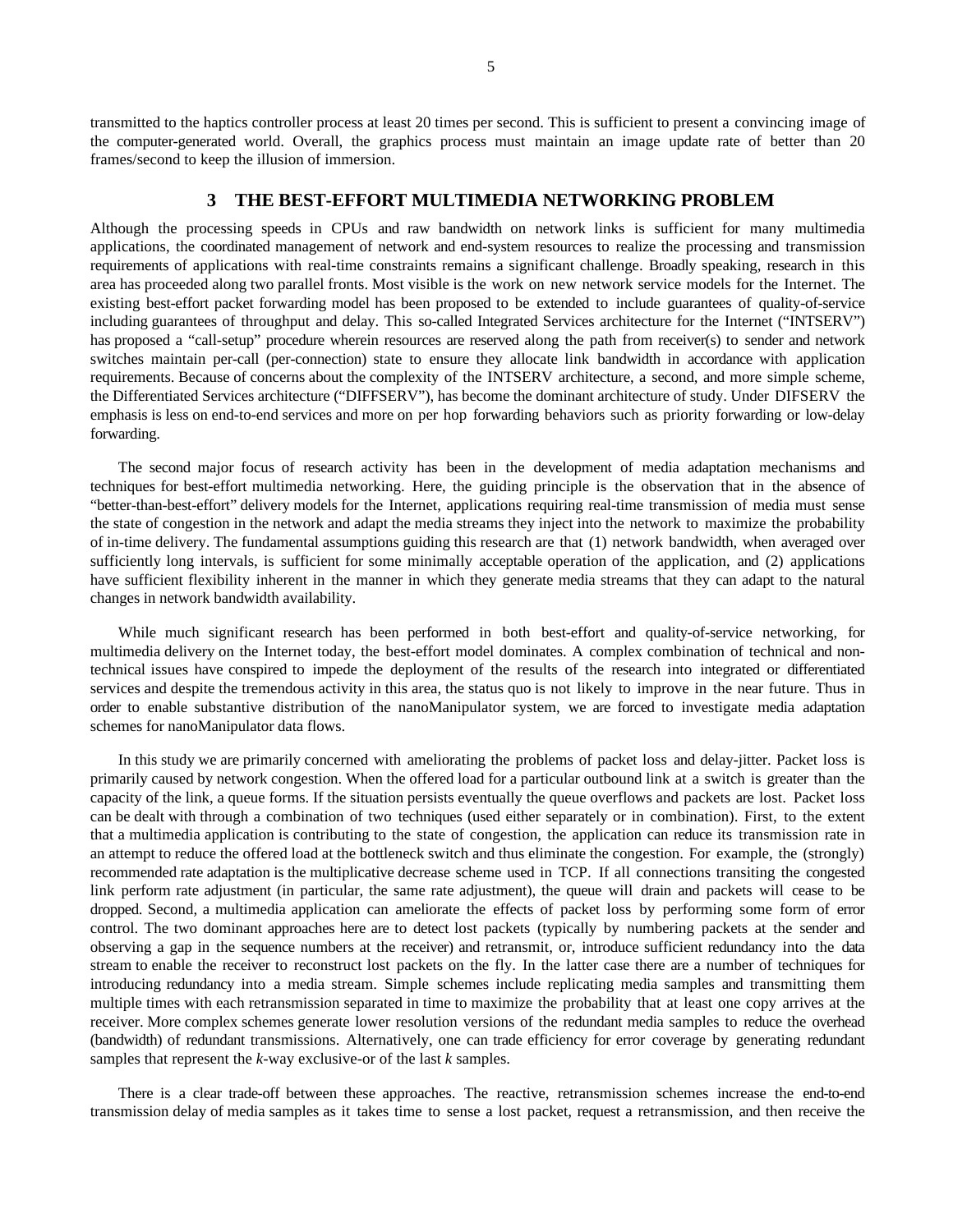retransmitted packet. In general this increase in delay is on the order of 1.5-2 network roundtrip times. The proactive redundancy-introduction schemes (commonly called *forward error correction* or FEC), only increase delay by the time required to reconstruct a lost sample (a design parameter), however, FEC schemes require an application to consume more bandwidth than it would otherwise. This is arguably a counterproductive measure in times of high congestion and contention for network resources. As described below, we adopt a FEC for the distributed version of the nanoManipulator.

The delay-jitter is also caused by the build-up of queues in the network. Display processes for periodically generated media such as audio and video require that samples arrive at the receiver at regular (precise) intervals in order to avoid "gaps" in the playout. When queues grow and shrink in the network the queuing delay experienced by packets changes accordingly. Thus, assuming no loss, when a network becomes congested, the average arrival rate of data at the receiver equals the transmission rate, but the instantaneous arrival rate can vary dramatically. The obvious solution to ameliorating the effects of jitter is to introduce a buffer at the receiver to smooth the arrival process. If the depth of the buffer is equal to the largest end-to-end delay likely to be encountered divided by the sample period, then the media playout will be gap-free if the buffer is filled prior to the initiation of the playout process. However, there again is a clear trade-off. On the one hand, a deep buffer guarantees gap-free playout, however, on the other hand it will have the effect of delaying each sample as if it actually encountered the worst case delay in the network. If the worst case delay is rare then the acquisition-to-display latency of the media may be unnecessarily high. A shallow (or no) buffer may result in a few gaps in the playout process but ensures that receiver-side latency is minimal.

Given that in general it is not possible to determine the worst case end-to-end delay a packet will encounter, multimedia applications commonly use a buffer management algorithm to dynamically set the depth of the buffer. These so-called "elastic" buffering schemes sense the level of congestion (queuing) in the network and set the depth of the playout buffer accordingly. For example, for the nanoManipulator, we adopt a receiver playout buffer management scheme called *queue monitoring*. Queue monitoring is based on the observation that over a given interval, if the occupancy of a receiver's buffer remains constant, then the instantaneous arrival rate is the same as the playout rate (independent of the actual number of media samples enqueued). This implies that with respect to the duration of a media sample, the level of delay-jitter is "0." If the occupancy of a receiver's buffer changes by  $\pm 1$  elements over time, then the level of delay-jitter is equal to the duration of 1 media sample. More generally, if the occupancy of a receiver's buffer changes by  $\pm k$  elements over time, then the level of delay-jitter is equal to the duration of *k* media samples.

A second key observation is that if the occupancy of a receiver's buffer changes by only  $\pm k$  elements over time, then a buffer of depth *k* is sufficient to smooth the delay-jitter currently being experienced. In particular, in this situation there is no utility in maintaining a buffer of depth greater than *k* elements as doing so only increases the ultimate acquisition-todisplay latency of samples. Combined, these two observations form the basis of a buffer management algorithm. One can record the variation in buffer occupancy over time and use this as a measure of the current level of delay-jitter. In addition, one can use this measure to dynamically set the depth of the buffer.

In queue monitoring we manage the buffer as a simple FIFO queue. A count and a time threshold are associated with each position in the queue. The count for position *k* in the queue represents the duration (measured in units of packet interarrival times) that the queue always contained at least *k* elements. When a packet arrives at the receiver and the playout queue currently contains *n* items, the counts for positions 1 through *n* are incremented. If the count for any queue position *k* between 1 and *n* exceeds its threshold, then the arriving packet is dropped. This indicates that the queue has contained at least *k* elements for a sufficiently long time that we believe the current level of jitter is less than *k* sample inter-arrival times. By dropping a packet we reduce the acquisition-to-display of media samples arriving in the future by reducing the time they will spend in the receiver's queue. However, by dropping a packet we also introduce a gap into the playout of the stream. Thus we are explicitly trading off gap-free playout for low latency playout. While this may seem like an unpleasant trade-off, for continuously generated media it is a fundamental trade-off. For media that is continuously generated and displayed at a constant rate, the only way latency can be reduced is to "skip" the display of a media sample.

Research into FEC and elastic buffering schemes for audio and video applications have shown that they can effectively ameliorate the effects of network congestion for many applications. We therefore use these techniques as our starting point for managing nanoManipulator flows on the Internet.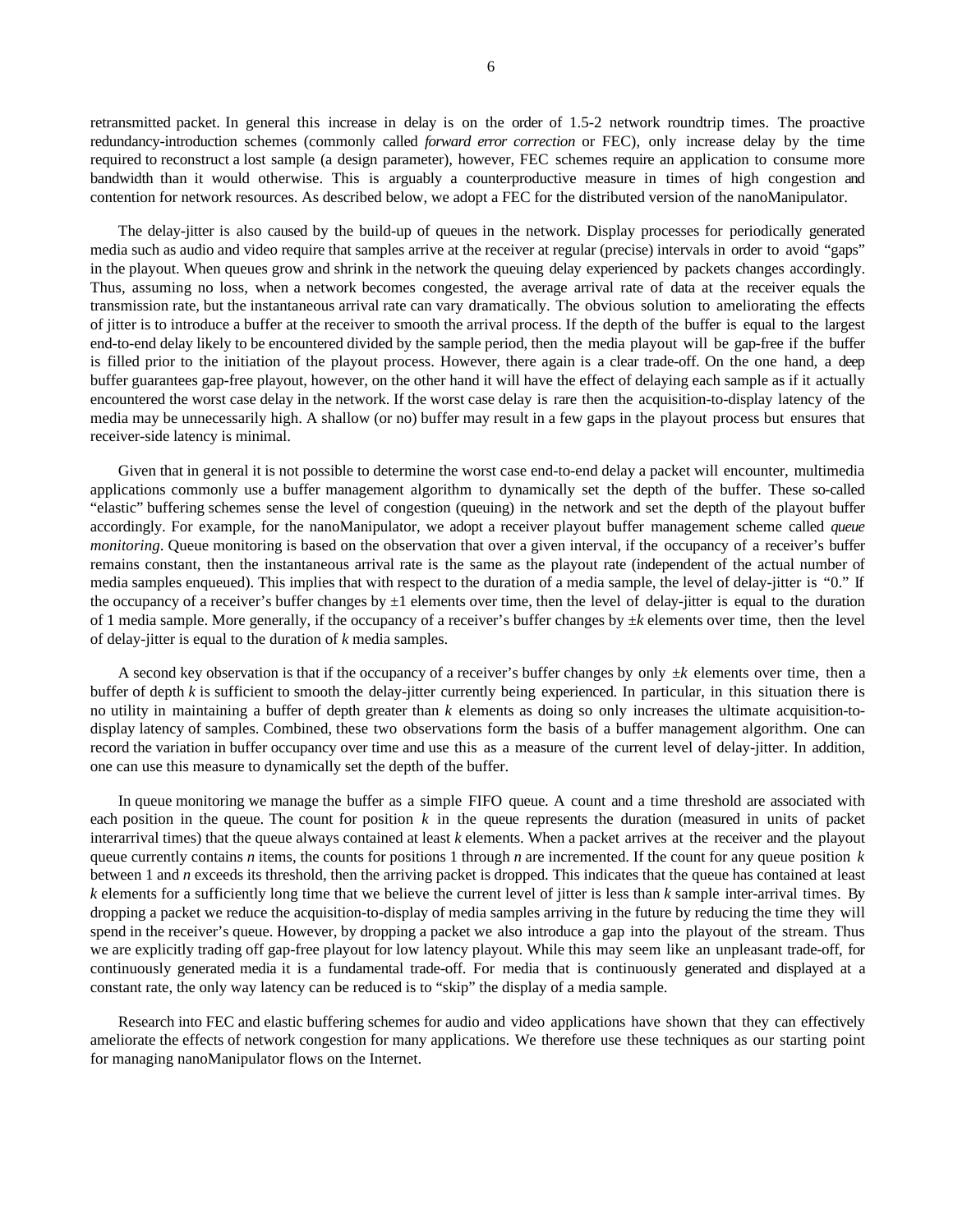### **4 BEYOND AUDIO AND VIDEO: SUPPORTING A DISTRIBUTED NANOMANIPULATOR**

The nanoManipulator is a powerful, useful microscope control system. The current challenge is to make the system more widely available. The system works well over a dedicated 10Mbps switched Ethernet between the two computers in the system. This configuration is appropriate to the existing testbed environment, where the microscope, 3D graphics system, and force-feedback device are collocated within reach of a dedicated LAN on the UNC campus. It is unreasonable to expect that high-performance computer graphics equipment and advanced scanned-probe microscopy equipment will be so located at other institutions. Therefore, to allow the wide availability of this interface, it will be necessary to tailor the application for operation over shared networks, including the Internet.

Haptic force feedback over a distance is difficult. The traditional approach to force feedback and teleoperation sends raw force and position data between the controller and the force feedback device at 500 to 1,000 Hz [3]. This is only possible over a tightly synchronous, dedicated, short-haul network or a bus. When run over a shared or long-distance network, transmitting raw data is highly sensitive to delay. Instead of presenting a solid, sharp-edged, stable surface, delayed force feedback results in soft, mushy surfaces, making the use of haptics ineffective or unstable [1].

The most common approach used by virtual reality applications to control force feedback without requiring high update rates is the plane approximation [6]. In the nanoManipulator's implementation of plane approximation, each new measurement from the microscope is combined with the previous measurement to determine a plane that approximates the shape of the surface near the two measurements. The user feels this plane until the next measurement arrives and a new plane is determined (see Figure 3). If the two planes are far apart, or the user's hand is "inside" the new plane, the force feedback device interpolates from the old plane to the new to avoid sharp discontinuities. Although the force feedback system is reading the user's position and changing the force it exerts at 1,000 Hz, the plane approximation only needs to be updated at 20 to 30 Hz to simulate stiff, sharp-edged surfaces.

Because the plane approximation interpolates between adjacent samples, it is moderately tolerant of sample loss caused by packet loss. It is still, however, highly sensitive to delay. As illustrated in Figure 4, with moderately high delay, a plane approximation displays incorrect and inconsistent surface topography to the user. Since the plane is a first-order approximation to the shape of the surface near the location of a measurement, if the user moves far from the point at which the measurement was taken, the approximation is invalid. Another problem in using the plane approximation with our AFM is that the plane approximation can be highly sensitive to noise in the microscope. Since the plane approximation is derived from the last two measurements reported by the microscope, if the user holds the tip still laterally but the height measured by the microscope varies noisily, the orientation of the plane will vary and the user will feel an unstable ("seesaw"), inaccurate surface.



**Figure 4**: Local plane approximation in the face of high delay. (Motion of microscope tip is from left to right.)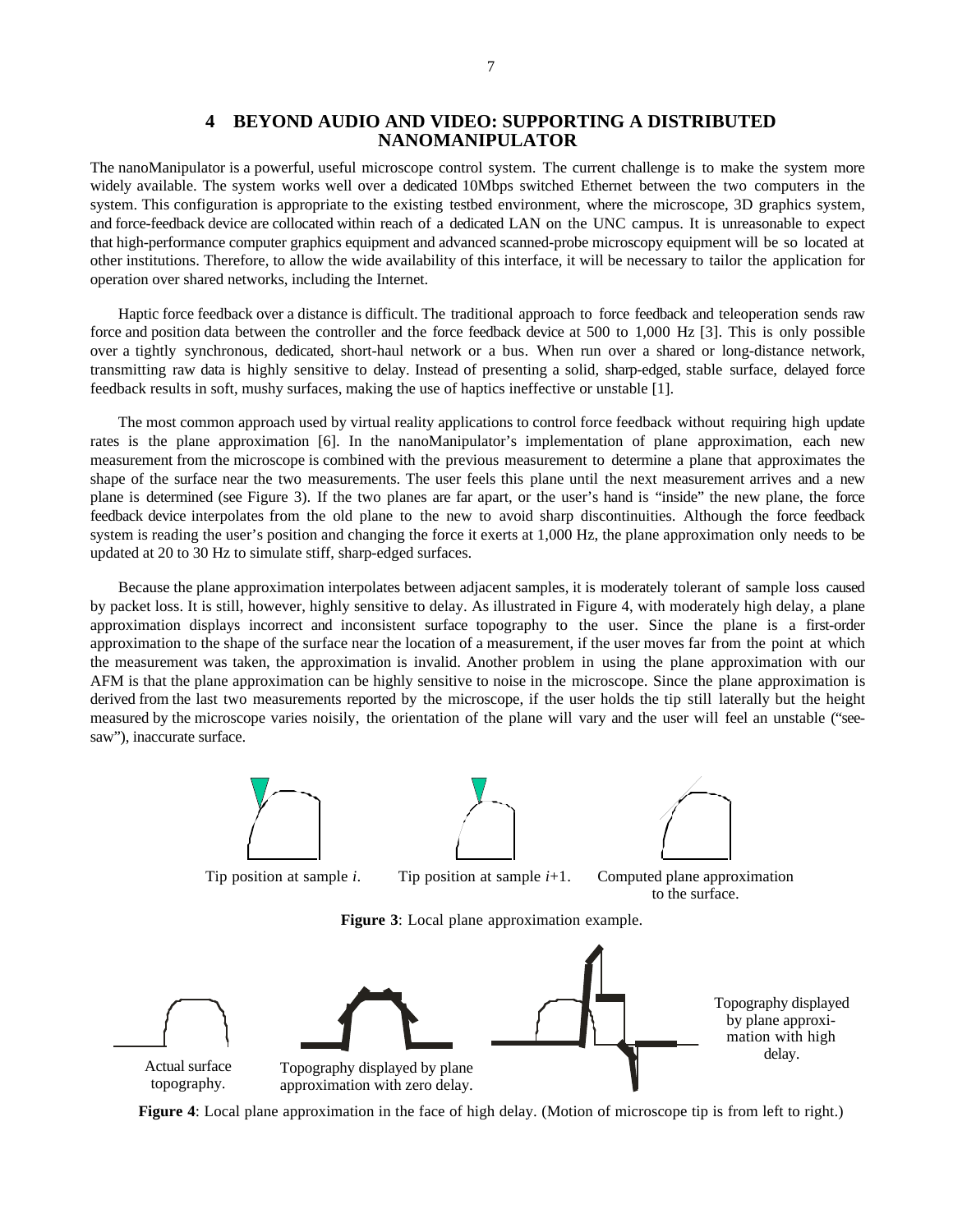We have performed multiple test deployments of a distributed nanoManipulator. For two of these we had dedicated circuits over Internet 2: one from North Carolina to Washington, DC, the other from North Carolina to Ohio. In both cases we had consistent one-way delays of 30-40 ms (as measured with ping) and no loss. Under these conditions the simple plane approximation was adequate. However, both dedicated circuits had very high administration and coordination costs to set up for the short term, and would have been prohibitively expensive to maintain over a long term. When we have run our application cross-country over the commodity Internet, we have seen a far more dismal picture of network performance, including high latency and high loss. Moreover, latency and jitter are higher in the presence of loss because of the application's use of TCP.

The nanoManipulator's initial use of TCP was motivated by a desire to reliably archive all data generated by the microscope during an experiment so as to have a complete scientific "lab notebook" of all experiments. The use of TCP made the archival process trivial and on the dedicated and campus LANs the additional added latency due to error-correction and congestion control was tolerable. For operation over the Internet we had to decouple logging from basic sample streaming and move the logging process to the microscope controller machine. This eliminated the requirement for reliable transmission of samples from the microscope to the display/haptics machine (since the force-feedback display process is moderately loss tolerant) and allowed us to use UDP.

However, in the event packet loss on the network is too high, we also experimented with a simple FEC scheme for the data flow from the microscope to the haptics/display. We sought to determine the extent to which we could effectively reduce application-level loss without significantly increasing stream latency. Since the microscope stream has a small base bandwidth, in the absolute the cost of FEC is small. Our FEC scheme is controlled by two parameters: a number of retransmissions *n* and a minimum inter-transmission interval *t*. We send each message a total of *n+*1 times. Each retransmission is separated from other packets carrying the same message by at least *t* milliseconds. An application-level header identifies the sample and hence the receiver not need know FEC parameters as it can detect and ignore any unneeded retransmissions. Increasing *t* increases mean latency and jitter but reduces the chance of correlated losses affecting every copy of a message. Some of the IP stacks we have used also seem to react poorly to our attempting to send too many packets too quickly, requiring us to insert extra inter-transmission time for the FEC packets.

Even with the latency reduced by switching from TCP to UDP, moderate levels of delay and delay-jitter can make the plane approximation useless. We are investigating alternate representations that have better delay tolerance. The first of these is the warped plane approximation, which uses a user-interface compensation to compensate for the delay. As illustrated in Figure 5, although the warped plane approximation tolerates delay much better than the simple plane approximation, it is sensitive to delay-jitter, which can distort the shape of the surface being felt. When operating the nanoManipulator over a LAN, delay-jitter is small and does not significantly disturb our application. Over longer Internet paths with more routers, delay-jitter increases significantly. To ameliorate the effects of delay-jitter, we adapted the Queue Monitoring buffer management algorithm for use in the nanoManipulator haptic display queue.

Queue Monitoring assumes that a media stream has a source and a sink that continuously produce and consume packets at equal rates. This allows it to abstract away or quantize time, dealing only with buffer occupancies at regular polling intervals. In our application, the two processes do not have equal rates: the user sends requests to the microscope at anywhere from 10 to 60 Hz, while the microscope's response rate varies widely because of device delays. We use an *updateable queue* [5] at the microscope to scale back the rate of requests received to a rate that the microscope can process. An updateable queue is a FIFO buffer that associates a key with every entry and drops any entry in the buffer with a key *k* before inserting a new entry with key *k*.

The user process needs to attempt to reconstruct the timing at which the microscope took samples. This requires extending Queue Monitoring to deal explicitly with sub-frame timing, making the implementation more complex and less



**Figure 5**: Warped plane approximation in the face of high delay-jitter. (Motion of microscope tip is from left to right.)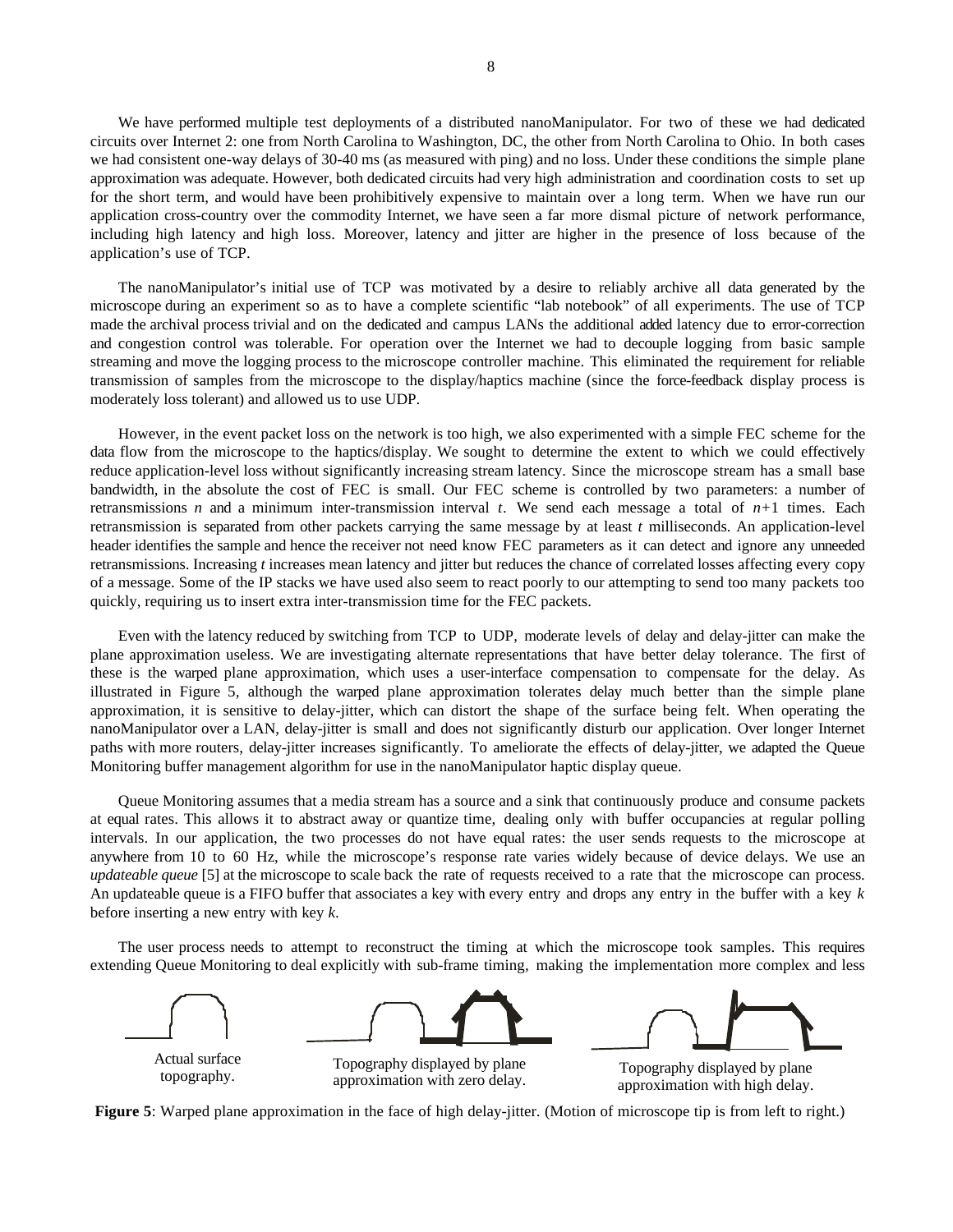deterministic. Instead of playing out one sample from the queue every frame, the receiving process must explicitly track the mean interarrival time from the microscope and use that as the effective interframe time for queue playout. Tracking time like this, the efficacy of the queue monitor depends on the accuracy of our interarrival time computation, but so long as the computation is reasonably accurate we should be able to compensate for device jitter (variation in the time it takes the microscope to process a request) in addition to network jitter.

"Feel patch" is another surface representation that is both tolerant of delay and jitter and one that we are investigating as a delay-jitter adaptation. This higher-order approximation, related to the supervisory control approaches that dominate remote teleoperation (*e.g*., [2]), is also less susceptible to device noise and can run adequately at a lower control rate (1-3 Hz). Instead of sampling the surface at the single point the user requested, the microscope takes samples at several nearby points and transmits those back to the client, which attempts to reconstruct the shape of the surface between them. This approach trades verity (output that is true to the underlying measurements) for verisimilitude (output that feels right), giving the physicists a less direct view of the surface; a tradeoff our users are not always willing to accept.

# **5 EXPERIMENTAL RESULTS**

We conducted a number of experiments to evaluate our loss, delay, and delay-jitter adaptations. Our experiments were performed using the network infrastructure described in [4]. Briefly, we used a controlled laboratory network that models an enterprise or campus network having a single wide-area link to an upstream Internet service provider (ISP). We placed one endpoint of the nanoManipulator system on the "campus" side of the network and the other endpoint on the "ISP" side of the network. The distributed nanoManipulator system shares the ISP link with a large collection (thousands) of simulated Web browsers. Web browsers on the campus generate requests for Web servers out in the ISP's network which return responses that are sampled from an empirical model of Web pages. By appropriately configuring the number of Web browsers and servers we can closely control the load (*i.e.*, the level of congestion) on the campus-ISP link. NanoManipulator traffic competes with the web traffic on this link and hence is subject to varying (but predictable and reproducible) levels of congestion. The experiments reported below are the results of operating the nanoManipulator in one of two environments. In the first, the Web browsers and servers kept utilization of the campus-ISP link (a 10 Mbps link) at 90%. In the second environment the number of browsers and servers was increased to achieve an average link utilization of 98%.

In the first set of experiments, we measured the throughput of the nanoManipulator system in the face of congestion on the experimental network. Table 1 presents these results. The first experiment considered the performance of the original, unmodified system. This system performed no application-level adaptations and used TCP for transmitting all data-flows. Including headers, the force feedback stream consumed approximately 23 Kbps of bandwidth. In the second experiment we modified the system to use UDP instead of TCP. UDP bandwidth was only 20 Kbps, due to savings on headers. In the third and fourth experiments we augmented UDP to perform simple FEC. In these experiments samples were retransmitted in 15 *ms* intervals. All data reported in this section was obtained by placing a passive tap on the campus-ISP link and monitoring flows with *tcpdump*.

These results confirm the trade-off of latency for reliable delivery. With UDP we experience approximate 2% sample loss but display the stream with a mean latency and an average level of delay-jitter that is significantly lower than what we

| Protocol           | Mean<br><b>Bandwidth</b><br>(bps) | Application-Level<br>Loss (per second) | Mean<br>Latency<br>(ms) | <b>Jitter</b><br>(ms) |
|--------------------|-----------------------------------|----------------------------------------|-------------------------|-----------------------|
| <b>TCP</b>         | 23,474                            | 0                                      | 145                     | 124                   |
| <b>UDP</b>         | 20,229                            | $0.34(1.8\%)$                          | 97                      | 33                    |
| $UDP + single FEC$ | 39,509                            | 0.04(0.21%)                            | 94                      | 33                    |
| $UDP + triple FEC$ | 71,974                            | $0.004(0.02\%)$                        | 95                      | 33                    |

**Table 1:** NanoManipulator throughput on the campus-link (link utilization = 90%).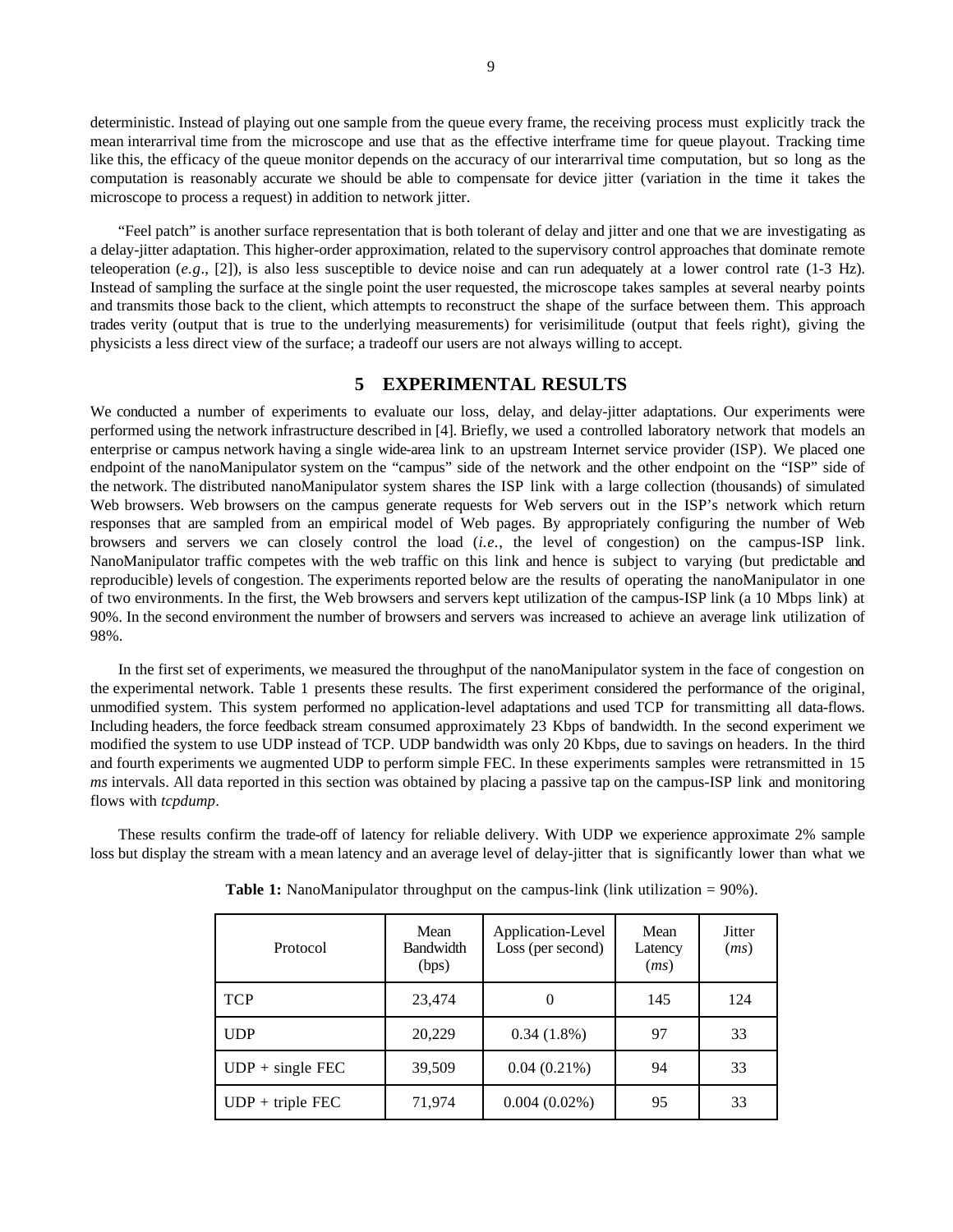observed with TCP. In the FEC experiments, single FEC doubled the bandwidth requirements but reduced the loss rate by an order of magnitude with no increase in latency and delay-jitter (over non-FEC UDP). Triple FEC doubled the bandwidth requirements again but produced another order of magnitude decrease in loss.

Although the use of UDP reduces total system latency from 140-150 *ms* to 90-100 *ms*, this is still significantly more delay than the 40-60 *ms* our science users are used to when working over the UNC campus LAN. The teleoperation literature leads us to expect reduced effectiveness and possible instability in the 90-100 *ms* region [1]. We are thus motivated to shift to a more delay-tolerant surface representation, such as the warped plane approximation, however, to do this we now need to address delay-jitter.

To study our ability to ameliorate delay-jitter we increased the load in our experimental network to 98% of the campus-ISP link's capacity. This produced significant jitter but also significant sample loss (approximately 10% under UDP). In this environment we evaluated the use of queue monitoring to smooth delay-jitter. Table 2 summarizes these results. We tested three queue monitoring settings and for each setting measured the loss rate (a measure of network congestion and a value that should remain constant between experiments as we are not addressing loss), the rate at which packets are dropped by the queue monitoring algorithm, the resulting gap-rate in the playout of this data in the application, and the end-to-end latency.

With no delay-jitter adaptation we measure a drop-rate of 12%, a gap-rate of 21.5%, and 90 *ms* of latency. Even with small parameter value settings for queue monitoring, the queue hardly ever empties. With a threshold of 30 packet arrivals for a queue of length 2 or greater (QM (30, 2)), we see a decrease in the drop-rate to 0.6%, and a gap rate just marginally above the loss-rate. (Since without error control lost samples always result in a gap in the playout, the loss-rate is always the lower bound for the gap-rate.) At QM (150, 2) and QM (3600, 2), the drop-rate continues to decrease, and the gap-rate falls to match the loss-rate. Although we measure a slight increase in latency with queue monitoring over the non-queue monitoring system, the increase quite tolerable and worth the decrease in the drop-rate (a subjective assessment).

| Protocol               | Application-<br>Level Loss<br>(per second) | Drop-Rate<br>(per second) | Gap-Rate<br>(per second) | Latency<br>(ms) |
|------------------------|--------------------------------------------|---------------------------|--------------------------|-----------------|
| <b>UDP</b>             | 2.8(9.7%)                                  | 3.4(11.7%)                | 6.2(21.5%)               | 89              |
| UDP with QM $(30, 2)$  | $2.8(10\%)$                                | $0.18(0.6\%)$             | $3.0(10.6\%)$            | 94              |
| UDP with QM $(150, 2)$ | 2.8(9.7%)                                  | $0.06(0.02\%)$            | $2.8(9.7\%)$             | 96              |
| UDP with QM (3600, 2)  | $2.8(9.5\%)$                               | $.003(0.001\%)$           | $2.8(9.5\%)$             | 91              |

**Table 2:** Impact of queue monitoring on delay-jitter smoothing (link utilization = 98%).

#### **6 SUMMARY & CONCLUSIONS**

The UNC nanoManipulator is a state-of-the-art virtual environment interface for scanned-probe microscopes that is being used by scientists as a tool for basic research in the material and biological sciences. The success of the interface has motivated the construction of a distributed version of the system. However, operation of the interface over the Internet to control a remote microscope requires either modification to the system to accommodate the common IP network pathologies of high-delay, delay-jitter, and packet loss, or the provisioning of better-than-best-effort services on the Internet. Until there is greater consensus on proposals for realizing quality-of-service on the Internet, developers of multimedia and distributed virtual environment applications must rely on best-effort media adaptations to ameliorate the effects of network congestion. In this study we sought to investigate the use of adaptations originally developed for audio and video applications for the data-flows generated by the nanoManipulator. We have constructed a prototype distributed version of the system and are investigating media adaptations for realizing application performance requirements. We have presented the results of early experiments with audio and video-centric media adaptations applied to the flows generated by a microscope and a haptic force feedback device.